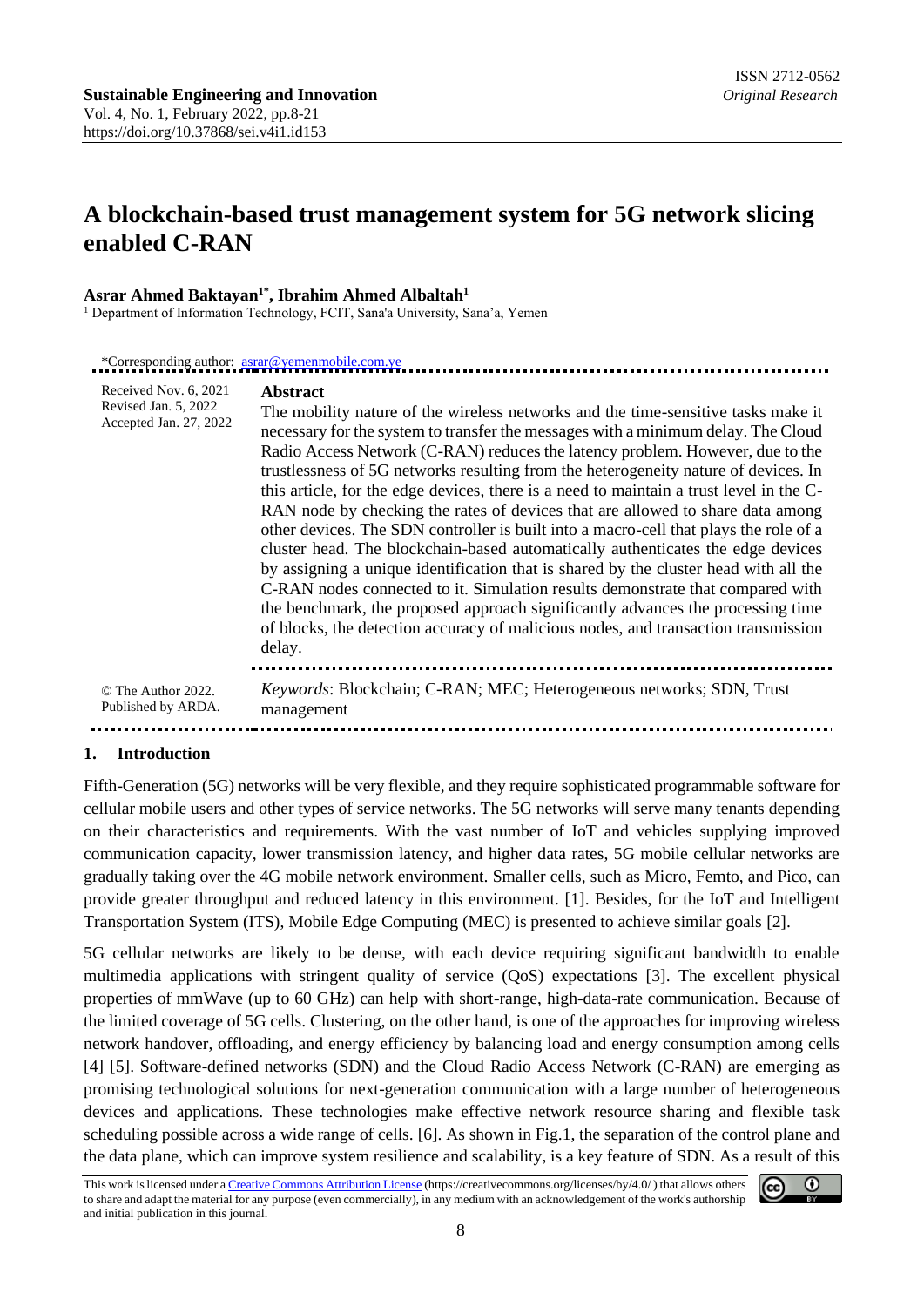strategy, networks become programmable, centrally controlled, adaptive, and optimized for maximum efficiency [7]. It can communicate with the Open Flow-Switches and a pool of Base Band Units (BBUs) in realtime to obtain RAN state information. As a result, the SDN controller can intelligently distribute resources for BBUs depending on their load state, as well as adjust the connections between Remote Radio Heads (RRHs) and BBUs to generate logic cells based on the device's mobility. As a result, the SDN network becomes more intelligent and flexible, allowing it to fulfill resource demands in various locations covered by RAN cells [8].



Figure 1. C-RAN enabled SDN architecture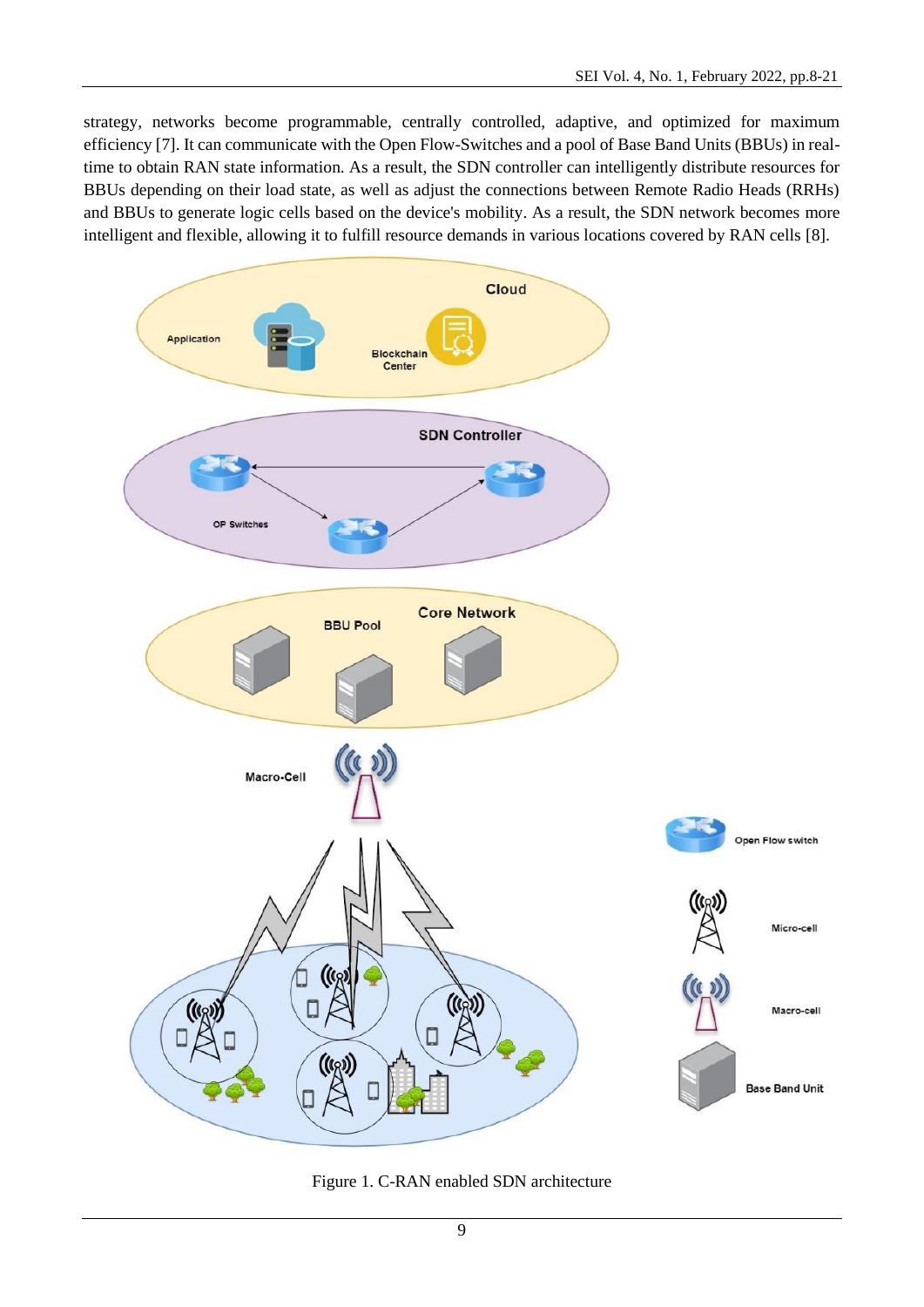5G devices are diverse, employing several different technologies for various purposes. As a result, maintaining their consistency and dependability is tough. On the other hand, using the clustering strategy can assist reduce base station (BS) overhead and delay. Each cluster has a single cluster head device; each BS cell's device serves as a cluster head or is served by a BS through the appropriate cluster head. Device-to-Device (D2D) transmissions are used for intra-cluster communication. In the uplink, the D2D connection is established from the cluster device to the cluster head. Consequently, the downlink traffic of a clustered device is first given downlink resources (from the BS to the cluster head) and then from the cluster head to the clustered device. Among all the clustered devices, the cluster head device should have the best link to the BS. As a result, downlink resources are conserved [9].

Using blockchain in wireless networks makes the exchange of information and the transfer of keys unnecessary [10]. To build public ledgers, the mined blocks are circulated around the network. Furthermore, depending on the sort of Artificial Intelligence (AI) algorithms employed, the transaction process could take a significant period of time [11]. To verify the authenticity of transactions, the blockchain employs asymmetric private/public key and hash cryptography algorithms. Each node's private key is used to sign transactions, while the public key is broadcast to all network nodes and serves as an identity. The network's mining nodes collect new transactions and attempt to resolve a consensus rule. When a node achieves mechanism consensus, it broadcasts the block to all other nodes.

As a result, every other node that receives the block will verify the transaction and acknowledge it by constructing the next block in the chain [12] [13]. In the same context, using edge computing with cellular networks improves the QoS of different industries and services for 5G application domains, which provide processing, computing, and storage capabilities near edge devices [14]. Besides, trust management is widely discussed, especially in wireless networks. Due to wireless and mobility nature, devices become open to many attacks throughout the communication. Blockchain's distributed nature makes it an intriguing piece of equipment for tackling many of the security and trust issues that arise in large-scale IoT networks with limited resources. Blockchain is used for decentralized applications that do not require interaction with a trusted third party [15]. Many authors focus on building trust in sensors and IoT with limited power and storage using blockchain technology to allow newly joined devices to set up trust instantly [16] as in Industrial IoT (IIot) [17], Wireless Sensor Network (WSN) [18] and wearable devices [19].

The development of a 5G communication system requires fast response, authorized power consumption, and secure communication between different devices connected to the heterogeneous networks. In this article, hierarchical architecture is proposed as a cluster to reduce energy consumption by building a trust zone for every cluster and connecting this zone with other clusters with the help of SDN and blockchain. The zone begins with a macro-cell Radio Access Technology (RAT) that contains the SDN controller; every macro-cell controls many C-RAN nodes. Therefore, the C-RAN node could use the blockchain's Delegated Proof of Stake algorithm (DPoS) to securely broadcast all devices' *IDs* automatically to every device in its coverage as used in [20]. As a result, the device can start D2D immediately without previous authentication. The contribution of this article can be summarized as: a) Macro-cell using the SDN controller to control all devices in its zone and working as a cluster head. b) Using public blockchain in C-RAN nodes is beneficial to dynamically distribute devices' *IDs* to the public ledger list to all devices under their control, so every device has a list of trusted entities. There is no need to reregister. c) C-RAN nodes perform automatic access control by assigning *IDs* to all connected devices via blockchain. d) Zones are connected to each other by using a private blockchain since the mobile operators verify the macro-cell.

The rest of this article is organized as Sec. 2 proposes a related work. Sec. 3 establishes blockchain-based trust for 5G networks.Sec.4 discusses the blockchain for trust and energy consumption. Sec. 4 provides the calculation of the proposed architecture. Sec. 5 provides the simulation results and evaluation. Sec.6 concludes this article.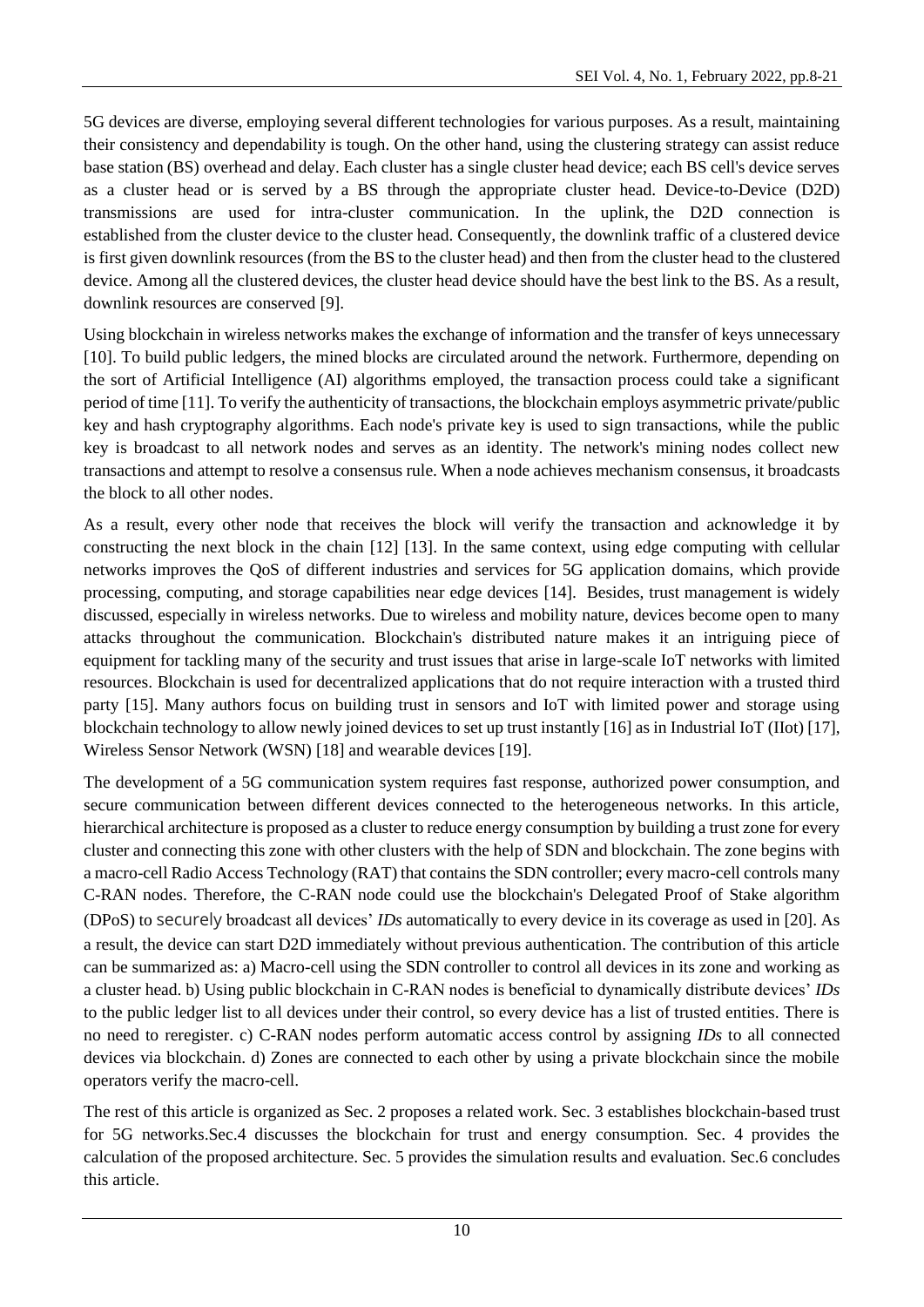# **1.1. Related work**

The RAN is being developed to provide increased data speeds and capacity, as well as efficient spectrum utilization, low energy consumption, and widespread device connectivity [21]. Many new technologies are being merged to pave the way for 5G networks, including SDN, C-RAN, and NFV. The SDN controller, which is connected to a private blockchain [22] [23], administers and controls the entire C-RAN network.

In [24], the integration of the SDN controller with the blockchain was introduced. The network information and the blockchain ledger are stored using data from OF-Switches and the BBU pool. As shown in Fig.2 [25], this data includes the load on BBUs, resource allocation, device information, handover information between adjacent cells, information about every block in the blockchain, and the entire network topology information, which is used to choose the closest paths between Edge-RRHs and BBUs. The Blockchain operates between two end-to-end peer servers in a distributed or centralized controller. Thus, this idea has advantageous effects on end-to-end security management by reducing the complexity of the system deployment and latency taken for the end-to-end secure session setup [26]. In addition, SDN controllers are expected to handle the control traffic coming from C-RANs. As a result, the SDN controller is positioned in a macro-cell closer to the edge of the network. This design adds scalability to the control plane by directly handling wireless specific functions as a distributed control for the edge 5G network as provided in [27]. Therefore, SDN controllers can still be distributed and perform centralized control for each cluster to decrease management complexity while keeping part of the centralization benefits. There is also the possibility to pool resources, such as radio frequencies and processing power, under the control of SDN controllers in C-RAN, as in [28] [29]. The controllers in the C-RAN network are interconnected in a distributed private blockchain network, allowing each device to easily and efficiently transport data across the network without disclosing private information or requiring reauthentication. Many studies have been conducted in the area of optimizing SDN clusters and C-RAN, which is characterized by functional redistribution.

In [12], SDN controllers are distributed as a series of slave and master controllers. In remote locations, master controllers managed a set of macro-cells and acted as coordinators for slave controllers. Slave Controllers operated as a management unit for a set of small cells, providing a short-time scale. Furthermore, as demonstrated in [30] [31], combining blockchain with an SDN clustering design lowered the susceptibility and energy spent by IoT devices in the Mobile Edge Computing (MEC) structure while also providing a better. Authors in [32] focused on using blockchain for distributed trust and preventing malicious devices that disturb ordinary traffic by broadcasting a lot of false information. Those devices will be traced back to the system and temporarily banned. Consequently, the privacy of legitimate devices will be safe and their information will be protected. In work [33], the blockchain nodes must solve the nonce. The other nodes in the network verify the winning node's result. If at least 51 percent of the nodes agree with the transaction, the winning node adds it to the block and receives the reward. A blockchain is created and maintained as a result of this procedure. Hackers find it difficult to breach the Proof of Work (PoW)-based blockchain because they must compromise 51 percent of the network nodes, which takes time & expense. In addition, the SDN controller made use of a Genetic Algorithm (GA) to discover the most efficient data transmission paths. A lightweight trust model based on blockchain technology was developed by [34], and it produced the bare minimum requirements for supply chain actors to have confidence in the data they are receiving. A trust evaluation is carried out when a client node launches a transaction and requests endorsements from nearby nodes. In order for a transaction to be fully entered into the ledger, the client node needs to transmit transaction proposals to all accessible endorsing peers. Using a chain code, the endorsing peer nodes examine the trust score of the beginning node. The benchmark for this work is [35]. The authors focused on security and privacy issues in the transportation system and the vehicular IoT environment. Due to the decentralized and immutable properties of blockchain, a blockchain-based security framework is being created to support vehicular IoT services such as real-time cloud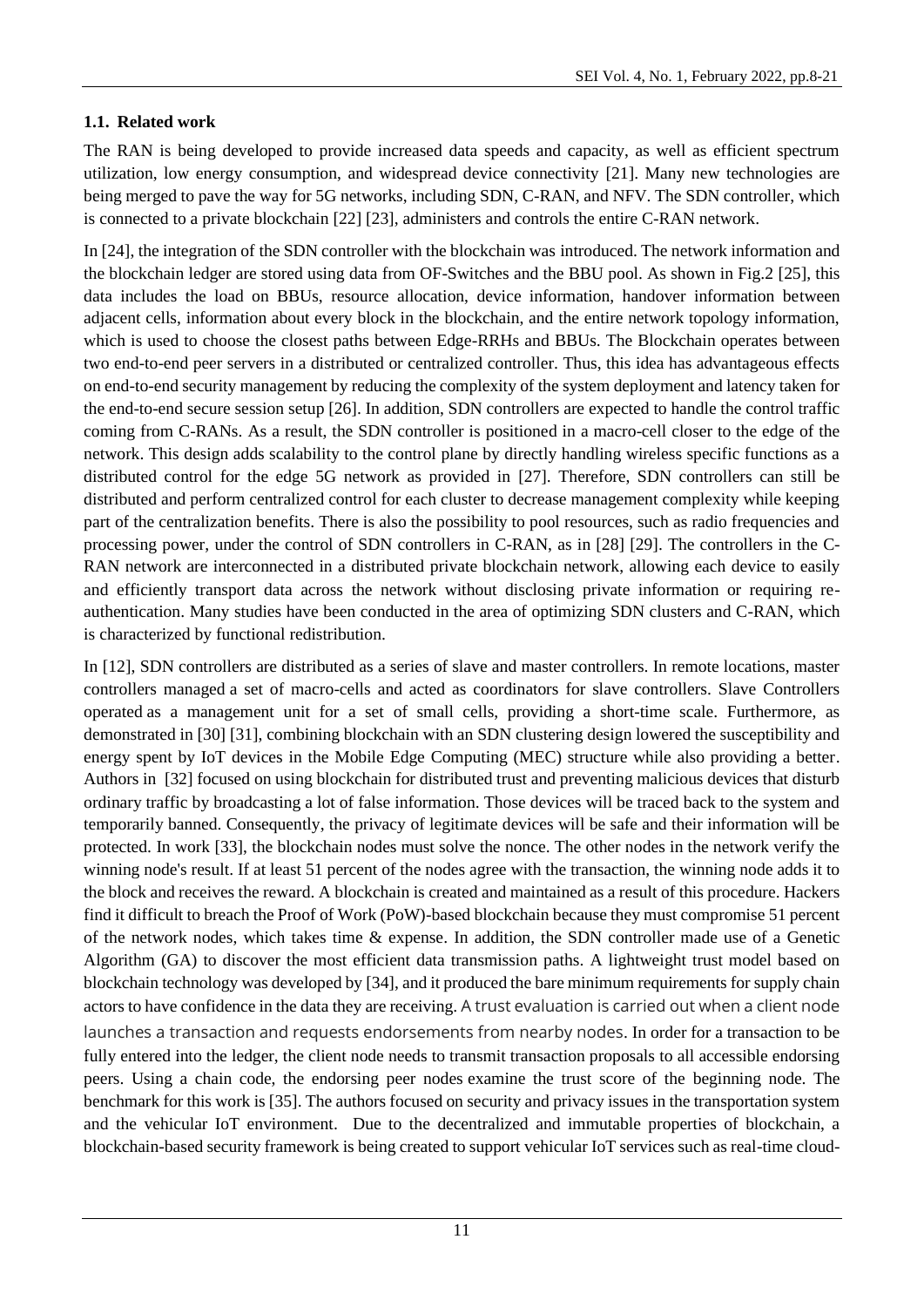based video reports and trust management in vehicular messaging. The authors exhibited the SDN-enabled 5G-VANET paradigm as well as the scheduling algorithms of the blockchain-based architecture.



Figure 2. SDN Layer integrated with C-RAN

# **1.2. Trust in 5G networks powered by blockchain**

All the edge devices are connected to C-RAN nodes, which are shared among macro-cell RATs in heterogeneous networks. The number of C-RAN nodes is much bigger than the number of macro-cell RATs in the proposed architecture, as shown in Fig.2. However, cryptographic techniques used in mining blocks prevent malicious devices from altering or deleting the blockchain [36]. The DPoS consensus is a mechanism to ensure trust in the wireless network, so C-RAN nodes in the network commonly agree on any block inserted into the chain. DPoS is the best well-known consensus algorithm that can be used in real-time voting to create a group of trusted delegate nodes that can verify the blocks. These C-RAN nodes have the authority to produce and contribute blocks to the blockchain network. Similarly, miner C-RAN nodes prevent rogue nodes from participating in block addition [37]. As a result, the number of nodes participating in voting will be reduced, resulting in a shorter creation block time and lower computing overhead in the PoW process, resulting in lower power consumption.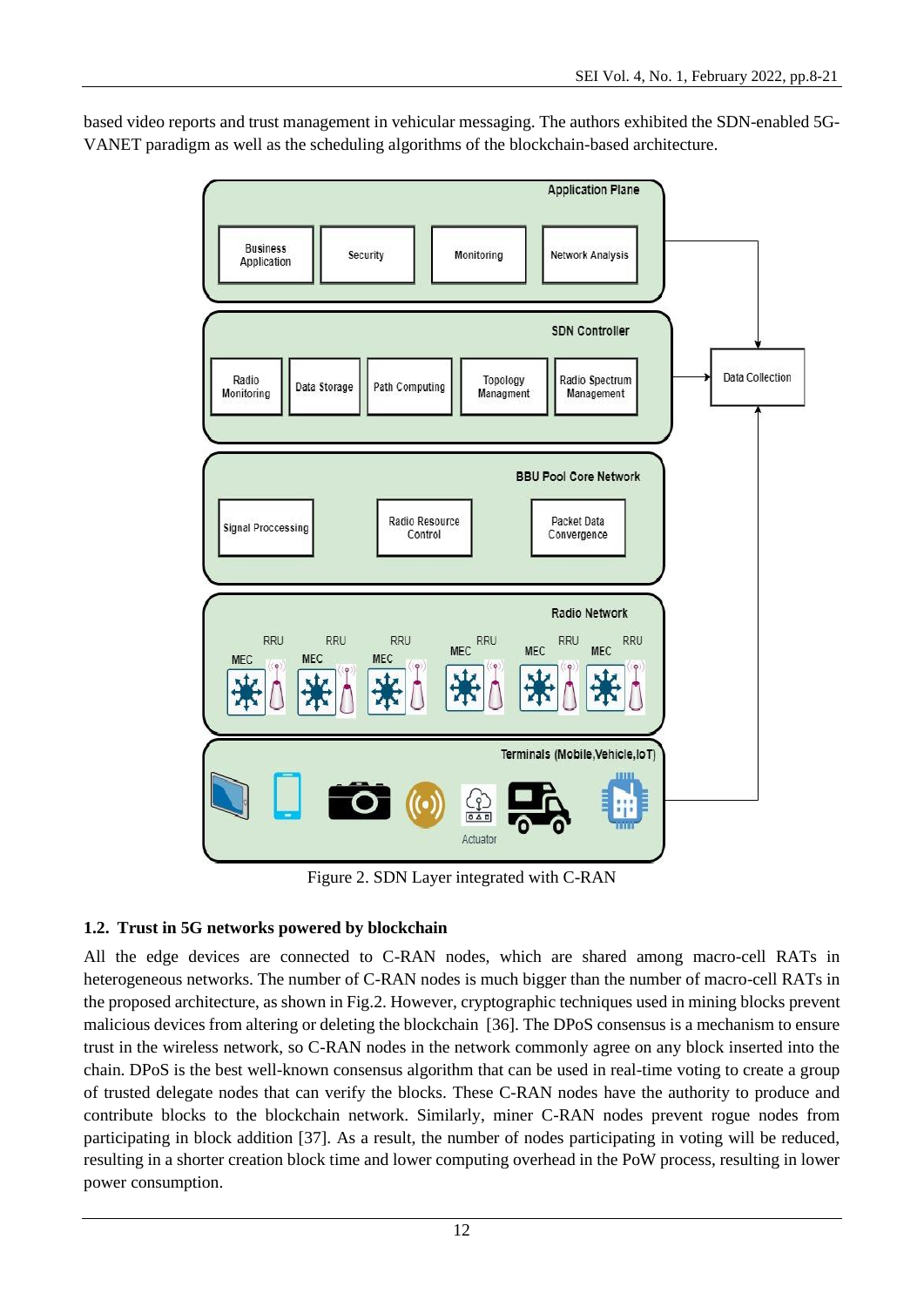In general, network partners in DPoS are unpredictable when it comes to making negative judgments for the network. Through a distributed ledger that contains all of the transactions on the blockchain, the blockchain enables reliable and secure services. The transaction ledger is settled by multiple trusted C-RAN nodes in various places. The legitimacy of transactions can be monitored by all C-RAN nodes. The asymmetric encryption and certification technology stored on the blockchain is public, but it is deeply encrypted and can only be accessed with the permission of the data owner, unlike the public device identification (device *ID*). Furthermore, the effectiveness of a blockchain transaction is determined by the usage of a consensus method, which precludes tampering [38]. In heterogeneous cellular networks, DPoS is preferable because mobile network operators (MNOs) choose C-RAN nodes, which are employed as miners and validated by a public blockchain. In a DPoS blockchain, for example, a certified node (C-RAN node) verifies the transaction and the block without incurring the high computational costs of mining, as shown in Fig.3. The time it takes to add a new block to the blockchain is reduced because of this mining process. This C-RAN validator node needs to authenticate on the blockchain, which is difficult to come by. Even if there is a malicious C-RAN node, it will be stopped out by other C-RAN nodes' votes similar to [39]. On the other hand, cluster heads (macro-cells) connect with one another via a private blockchain maintained by a central SDN controller. The blockchain network's distributed nature ensures greater resilience in the event of a system failure. To reduce energy consumption, message transfer between wireless heterogeneous devices should have low latency and as few steps as possible [11]. To solve this problem, the blockchain in the proposed architecture might be distributed, i.e., many blockchains handling different tasks, one blockchain to serve only one task. It is better to have a separate blockchain for access control, another for D2D, and one for connecting clusters so that every process is faster and independent of others.



Figure 3. Consortium blockchain for the C-RAN network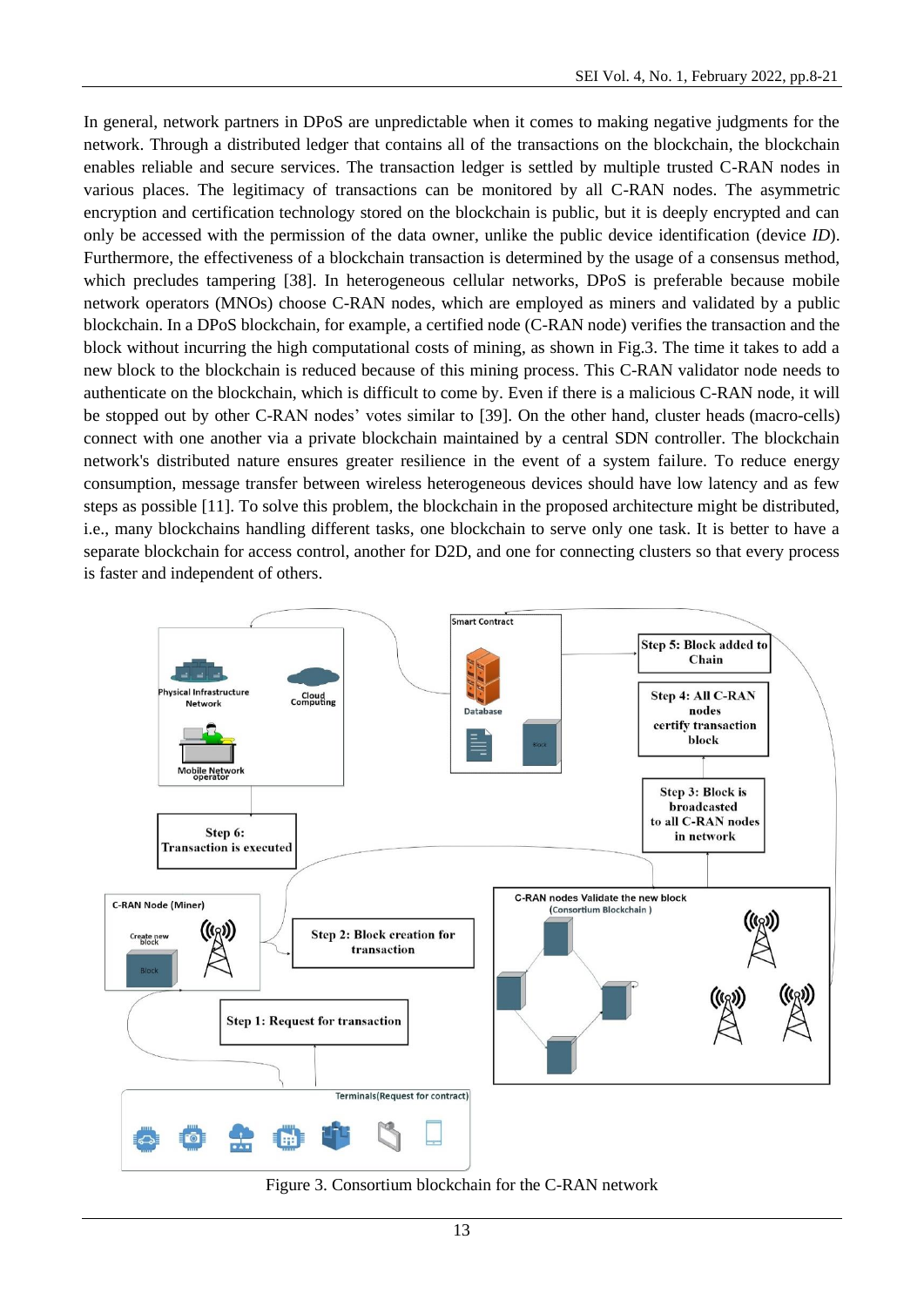The network's quality of service (QoS) is determined by the data received from edge devices. To overcome this challenge, Edge computing is used, which is closer to the edge device [40] [41] and can be shared among many MNOs. These C-RAN nodes can be designed as a trusted point that uses the public blockchain to permit any new device to connect. The message exchange in the wireless networks could be facilitated by using the blockchain mining process since the blockchain structure releases decentralized authentication. C-RAN nodes communicate with one another by mining blocks and broadcasting the results to all network cells. Transaction signatures are checked to see if the information in the transactions is reliable. Furthermore, ciphertext in transactions is secured from decryption until it reaches the destination because it is encrypted with the destination's public key [11], which is the device's *ID* in the proposed trusted system, and decrypted using the edge device's private key.

### **2. Research method**

### **2.1. Proposed approach and calculation**

Blockchain allows devices to communicate with each other and with C-RAN nodes without sharing personal information [42] [43]. The C-RAN node is used as a gateway to allow new devices to access the system and monitor its trustworthiness. The central trust point (cluster head) is used for authenticating devices and having *ID*s as registered numbers. These *ID*s are provided to build trust and communicate safely with C-RAN nodes and between devices themselves. In this way, any device that asks for a service for the first time will be authenticated by a public blockchain. This authentication will be accomplished through the use of a smart contract and several blockchain transactions.

Similar to [44], as a first step, edge devices have to be registered, then the edge device will be able to request any service. When the edge device with no *ID* forwards the request to the C-RAN node, the MNO immediately accesses the server data of the related tenant to get the data requested. When the C-RAN node gives the response to the edge device, it will legitimize the service first with the help of smart contracts to ensure whether this service is secure or not. Then, the device will be registered on the public blockchain with the lowest possible trust value. After that, whenever a device sends a request to the C-RAN node for the services, it will be in an encrypted form. While some devices will always misuse information or offer false information to the network, the blockchain method can assess the trustworthiness of data and alert the relevant device several times. The blockchain restricts the device if it continues to submit misleading data [45]. However, when the edge devices communicate with each other (like in D2D communication), they validate messages received from the neighboring devices. Through this validation, the edge device generates a trust rate for the device that sends the correct information. The rate is then uploaded to the C-RAN node, which calculates the trust value of that device from all other devices that are communicated with it. Then the C-RAN node sends the device's trust value to the macro-cell, which stores this rate in the private blockchain that connects all macro-cell RAT in heterogeneous networks.

For the establishment of trust throughout many layers in clustering architecture, the C-RAN nodes act as mediators. When a service transaction starts, the devices and MNO agree on the service contents and keep the service parameters in the C-RAN node [46]. The edge device is identified by a unique *ID* provided by the public blockchain in the same cluster controlled by its SDN controller. This *ID* is unique universally as a MAC address In simple words, an edge device starts a connection with the C-RAN node to get a unique identification for trust evaluation from the blockchain. After authentication is done between the edge device and the cluster head (macro-cell) by validating the data received from the edge device. The edge device collects its data and forwards it to the MEC with its public key (device *ID*) which in this case is assumed as  $N_{id}$  (node identification) with its  $RV_{Nid}$ s (Reputation Values given by a specific device to rate other devices that have a previous interaction with). On the other hand,  $RD_{Nid}$ s is the list of devices' reputations in the C-RAN node database that is collected from the devices, which had communicated with the device  $N_{id}$ . The trust rate of any device can be expressed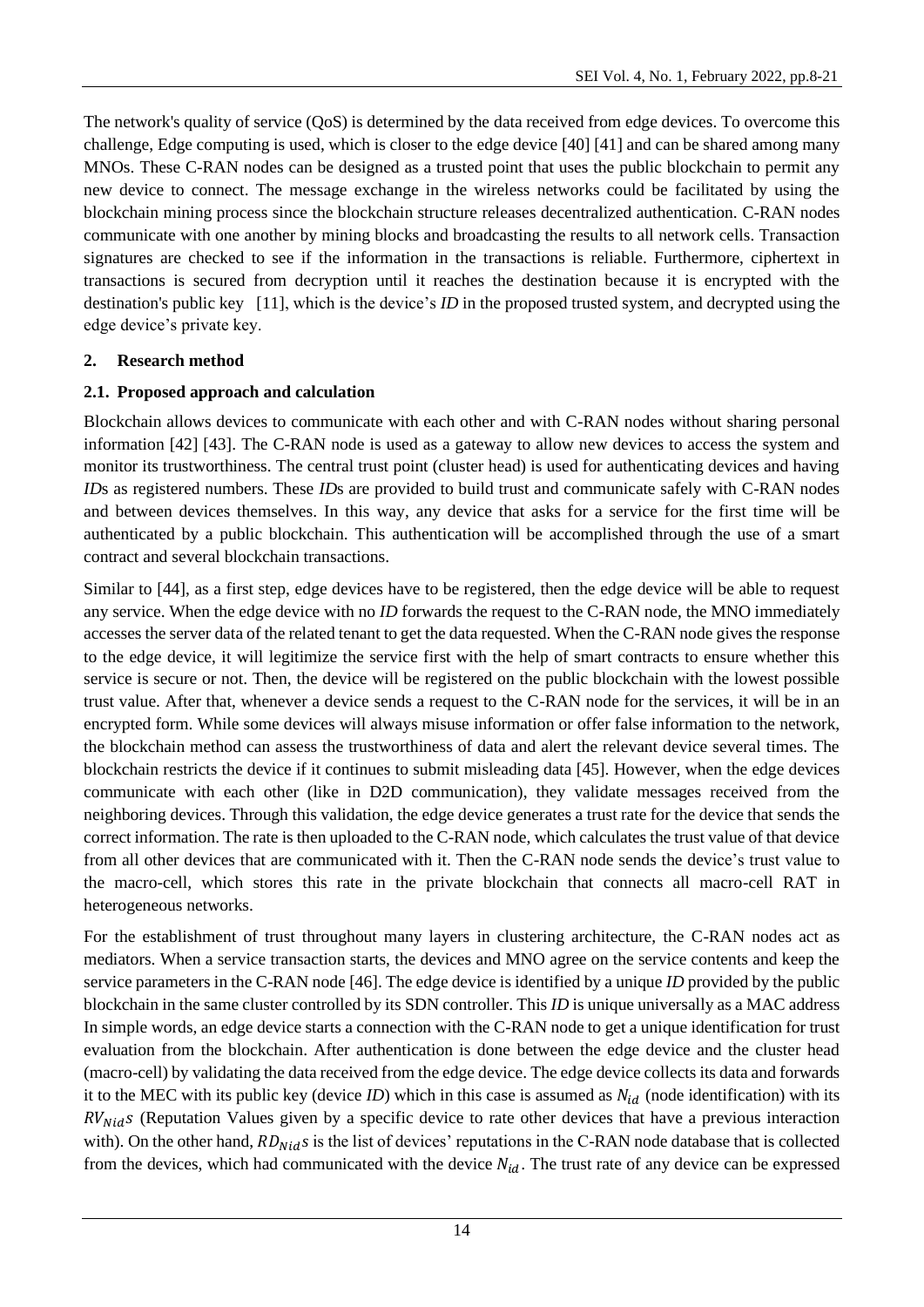as a real number between -1 (showing untrusted) and 1 (fully trusted) [48]. When a device receives an invite from another device (row 2 in algorithm 1), it determines whether that device has a trust value stored (row 6) or not. Since the C-RAN nodes send the list of trusted devices periodically, all devices have a list of legitimate devices to avoid any connection with a malicious device and reduce the energy consumed in validating the connection with any other device. If the new device is not in the list of this C-RAN node, it will search for it in surrounding C-RAN nodes (rows 8 to 13).

```
Algorithm 1 Trust among devices
```

```
Input: Received Req \neq \emptysetoutput: RD_{\text{Nid}} \neq \emptyset // reputation database for specific device
1: while true do
2: req \Leftarrow receive();
3: req id \Leftarrow req.id;
4: if trust RD<sub>Nid</sub>s list.find(req id) \neq \emptyset then // the requested id
is stored in device's list
5: {trust} \Leftarrow if trust RD<sub>Nid</sub>s list.take(req id);
6: req id \Leftarrow req.id;
7: end if
8: if trust RD_{Nid}s list.find(req id) = Ø then // the requested id
is not stored in the device's trust RD<sub>Nid</sub>s list, so the device will
ask C-RAN node
9: send \Leftarrow {TRUST REQ, req new id}; // C-RAN node investigates a
new device in surrounding C-RAN nodes
10: trust RD_{Nid}s list.put(req id, trust); // put the new RD_{Nid} in
trust RD<sub>Nid</sub>s list
11:msg \Leftarrow {UPDATE trust RD<sub>Nid</sub>s list} // C-RAN node sends the updated
list to device
12: else
13: send(ERROR, req reject); // trusted device rejects request 
from suspicious device
14: end if
15: end while
```
On the other hand, when the new device communicates with the C-RAN node for the first time, i.e., it is not registered anywhere. In this way, the pre-registration is used as proactive access control to permit or restrict interaction with new devices. For the new device, the C-RAN node gives it a value depending on both provided service and device feedback, but this value should not be more than zero.

```
Algorithm 2 register a new device
```

```
input: Received Req \neq \emptysetoutput: new RD_{\text{Nid}} \neq \emptyset1: while true do
2: req \Leftarrow receive();
3: req id \Leftarrow req.id;
4: if Block Chain.find(req id) == \emptyset then // the device is not
registered anywhere
```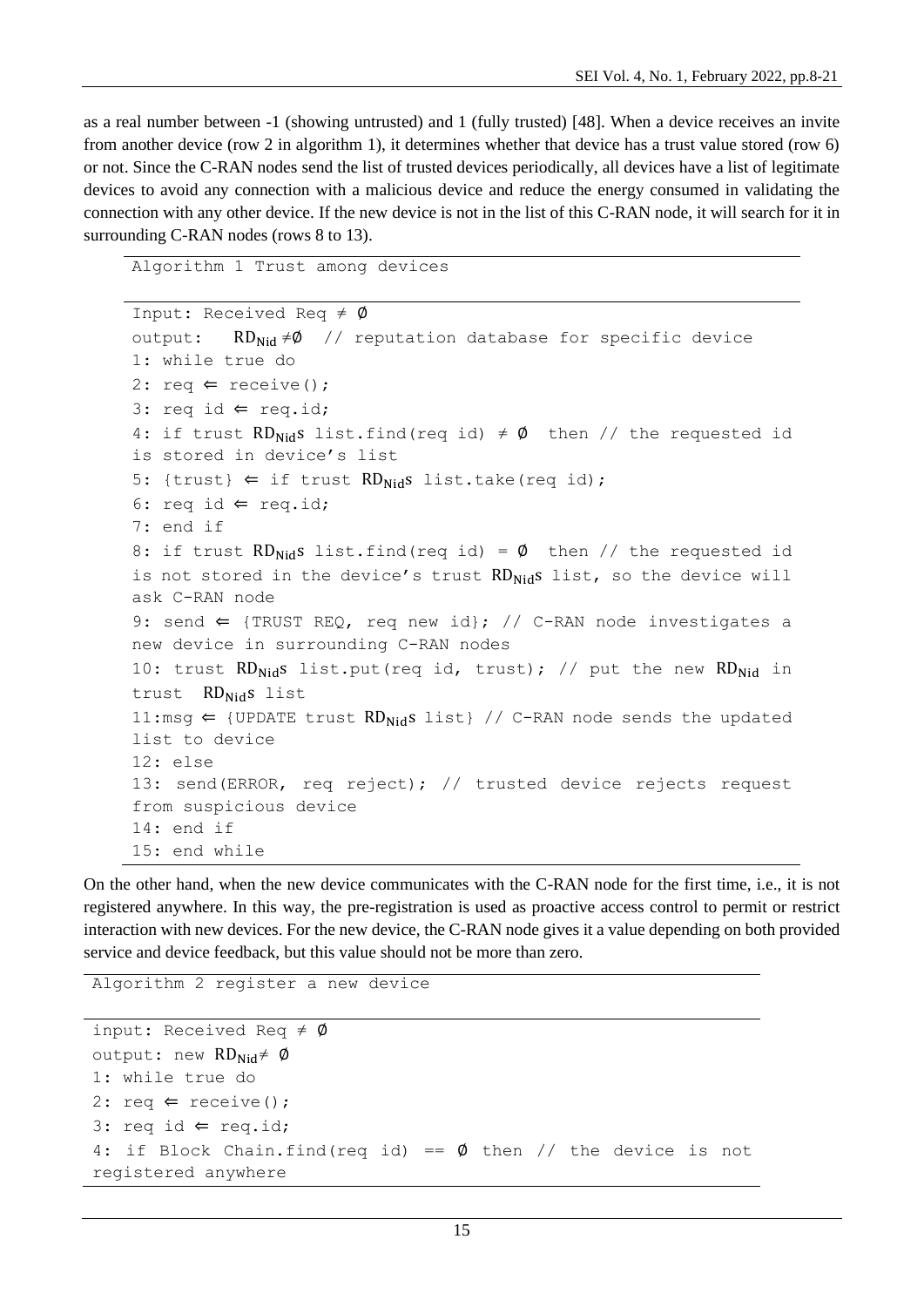```
5: observation \Leftarrow do & monitor(req); //C-RAN node monitoring
services for the new device
6:msg \Leftarrow {approved service &req new id} // new device sends
feedback to C-RAN node 
7: new id \Leftarrow compute new RD<sub>Nid</sub> (observation);
8: if new RD_{Nid} > -1 then
9: block \Leftarrow create block(req id, observation);
10: msg \Leftarrow { req id, new block};// C-RAN node add new block to
blockchain
11: trust RV_{\text{Nid}}s list.put(req id, new RD_{\text{Nid}});
12: send(OK, updated trust RV_{Nid}S list ); // send new id and updated
trust RV_{\text{Nid}}s list to new device
13: else
14: send(ERROR, req.reject); // C-RAN node restricts suspicious 
device
15: end if
16: end while
```
The C-RAN node broadcasts the list of *IDs* of all connected devices only. When a device requests contact with the C-RAN cell, the C-RAN cell will verify its own database for the current trust status. If C-RAN discovers a previous (trusted value), otherwise it will use Eq.1 to generate the new trust value for a specific device based on the experiences of other devices.

$$
TV_{Did} = \omega 1 * TV_{N_{id}(Historical)} + \omega 2 * \sum\nolimits_{i=0}^{n} \frac{TV_{N_{id}}^{RVi}}{i}
$$
\n(1)

In the equation.1  $TV_{Did}$  is the trust value on the Edge server database for a device  $N_{id}$ . RVi is a Reputed device  $(N_{id})$  value from other devices, whereas *i* is the number of devices controlled by a specific C-RAN node. The ω1 and ω2 are the weight factors where ω1+ω2 =1. After providing, the new  $TV_{N_{id}}$ , a new block will be added to the blockchain, which will be sent to all C-RAN cells for verification.

#### **3. Results and discussion**

In this section, we analyze the proposed blockchain-enabled trust for 5G networks in terms of three metrics: processing time of blocks, detection accuracy of malicious nodes, and transaction transmission delay. Moreover, we also compare our results with those of benchmark (Blockchain-Based Secure and Trustworthy-SDN5G) BBST-SDN5G [35], which offers the SDN-enabled 5G-VANET model. We accomplish the simulation of our proposed method through the OMNeT ++ 5.4.1 framework within the INET 4.1.2. The function of blockchain during simulation is implemented in the INET framework as in [49]. The proposed method offers a blockchain in the 5G network, which applies the consensus-updated DPOS algorithm to all C-RAN nodes in each SDN cluster. To assess the comparability of the proposed architecture, the size of the 5G network is considered 1000m x 1000m. The bandwidth is set at 10Mbps, and the number of edge devices is between 200 and 500. We want to see how well the network performs at different network densities. Table 1 shows the details of the simulation parameters.

| Table 1. Stimulation parameters |                                 |  |  |
|---------------------------------|---------------------------------|--|--|
| Parameters                      | Values                          |  |  |
| Simulator                       | $OMNeT++ 5.4.1$ with INET 4.1.2 |  |  |
| Area                            | $1000m * 1000m$                 |  |  |
| Total number of                 | 200-500                         |  |  |
| edge devices                    |                                 |  |  |
| numbers of $C$ -                | 30                              |  |  |
| <b>RAN</b>                      |                                 |  |  |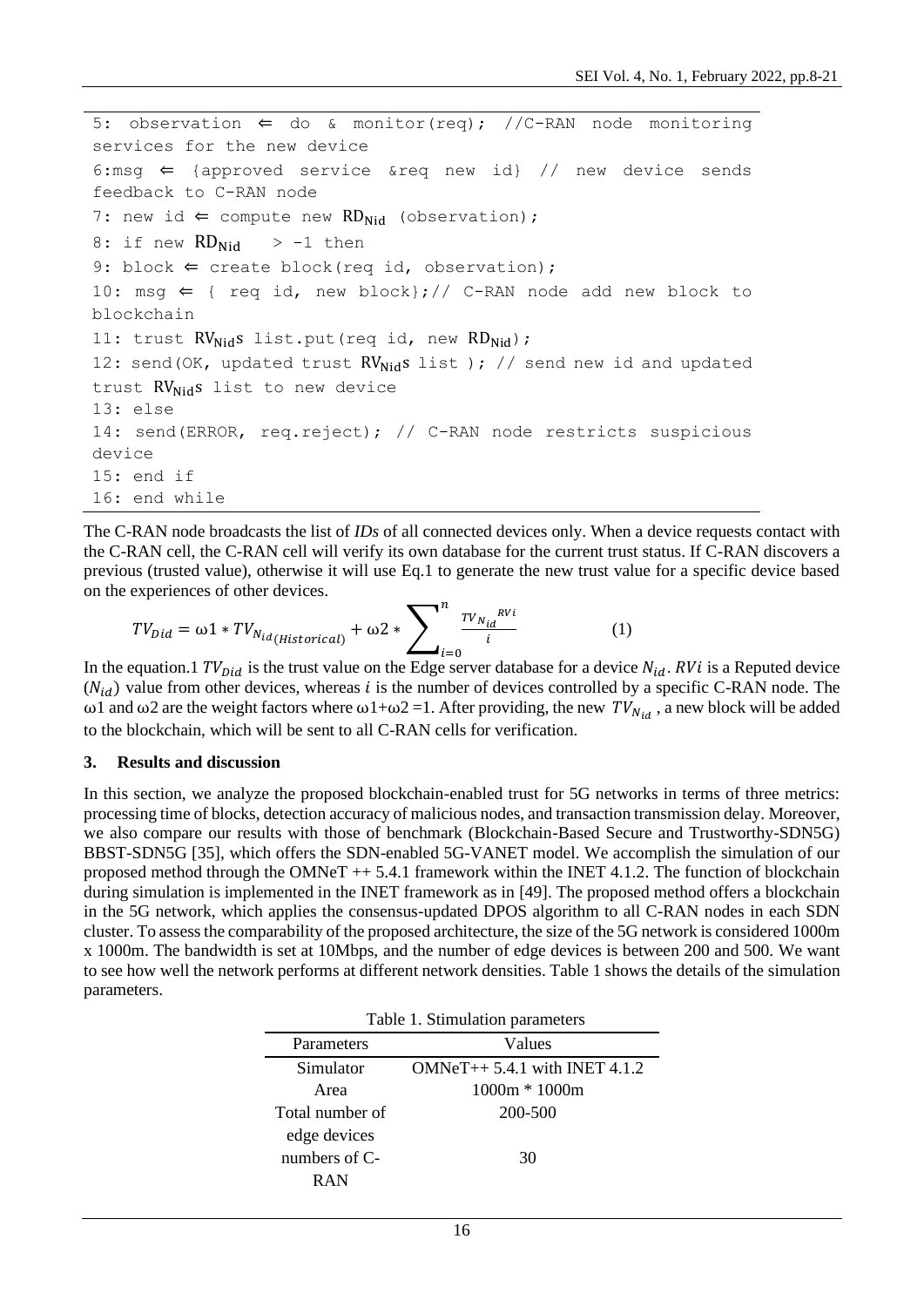| Number of    | 2500 |
|--------------|------|
| Transactions |      |

*Processing time*: The time is taken to produce the block in the proposed architecture. In other words, it is the time that the C-RAN node needs to generate the block. Moreover, we also implement an efficient method, which provides low overhead during the simulation. All edge devices are automatically registered in the proposed architecture and join the network with no need to identify each other. As it has been illustrated in Fig.4, our proposed architecture has a lower processing time for generating blocks in comparison with the BBST-SDN5G [35], owing to the fact that the C-RAN node could apply a DPoS algorithm that has a direct effect on reducing the time during generating blocks.



Figure 4. Impact of the number of blocks on process time

*Detection accuracy*: We want to see how accurate it is to detect hostile nodes that want to connect to the network using a fake or stolen *ID*. When a few malicious nodes are present, as shown in fig.5, the network's message transmissions can be trusted. In comparison to BBST-SDN5G [35]. The suggested architecture has a higher detection rate because it is C-RAN enabled, and all nodes have lower speeds. Indeed, our approach is capable of detecting all rogue nodes with ease.



Figure 5. Detection accuracy of malicious nodes*.*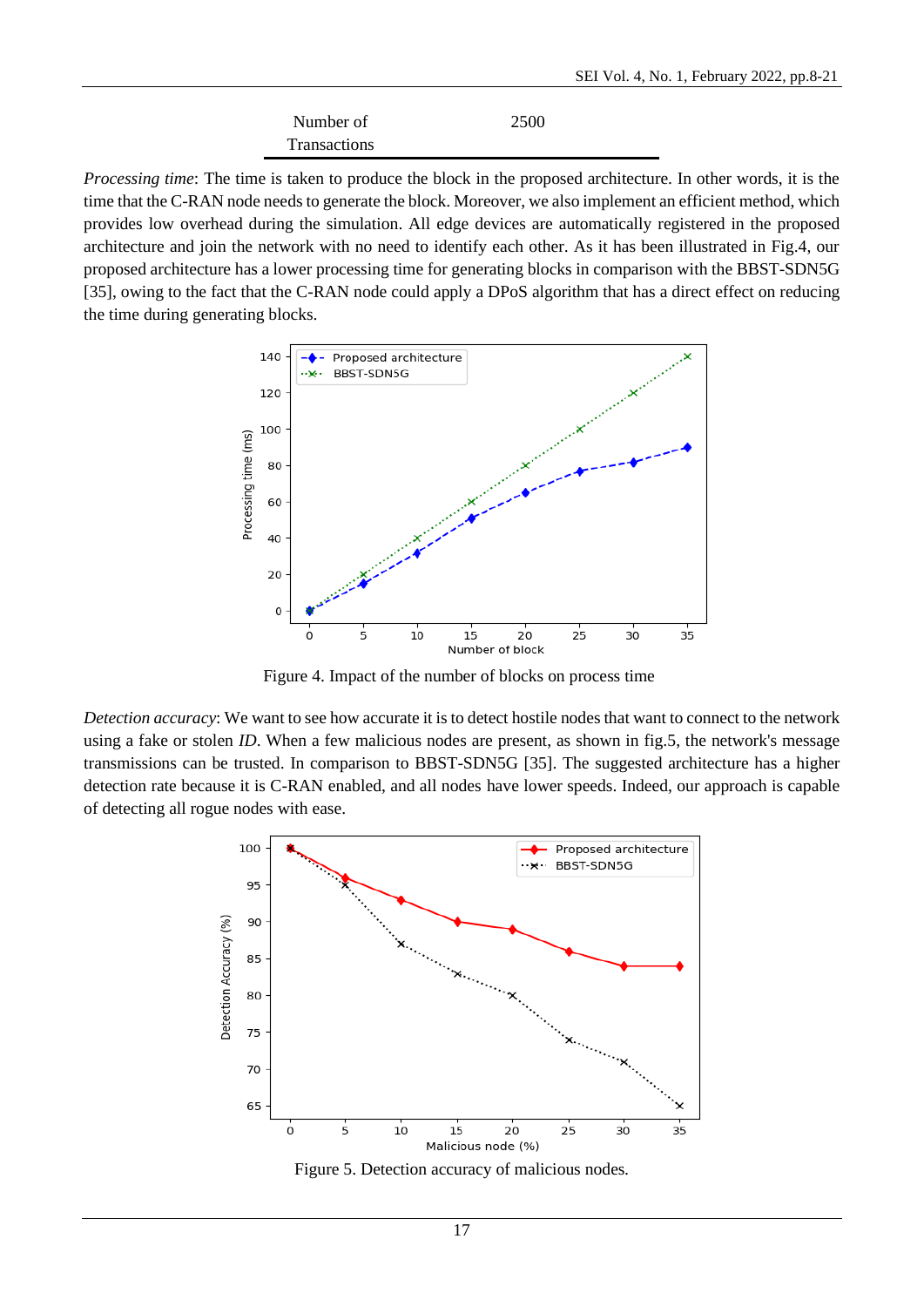*Transaction transmission delay*: To demonstrate the scalability and utility of blockchain for trust management in 5G SDN network-enabled C-RAN, we examine the transmission delay of blockchain transactions with a variety of message flows and different numbers of edge devices. Usually, when the device has to communicate with others, the message rate is increased to build trust, then agreed upon to secure messages between nodes. As a result, the whole 5G network will suffer from a heavy load. However, the proposed architecture has less transmission delay in comparison with the BBST-SDN5G [35] because, as shown in Fig.6, the proposed architecture verifies and prepares all connected nodes to interact without any prior agreement. Furthermore, the proposed architecture verifies transaction authentication using asymmetric private/public key and hash cryptography algorithms. Each node's private key is used to sign transactions, while the public key is broadcast to all network nodes and serves as an identity.



Figure 6. Transaction transmission delay

#### **4. Conclusion**

Blockchain is a technology used to share the registry concepts for a distributed system over a wireless network. Different types of application domains exist in 5G heterogeneous networks, ranging from broadband mobile applications to potentially any industrial system requiring decentralized, trusted, and automated decision making in multi-tenant companies. Due to the heterogeneity of edge devices and service requirements, trust management is critical for 5G networks. Indeed, trust management enables dynamic access restrictions, which is essential to resist internal attacks carried out by malicious nodes. It cuts down on the amount of time spent communicating between the device and the MNO, which is something that is likely to happen in the real world. The suggested trust management reduces the number of messages exchanged to establish trust with other devices and the MNO, resulting in lower network latency. The result is an improvement in the detection of malicious devices and a reduced time to create a block, which leads to improved network latency. For future work, trust management is required to focus on how the cloud calculates the trust degree of every MNO and how the devices in 5G heterogeneous networks can appropriately choose the optimal MNO to handle their requests depending on the operator's reputation.

### **Declaration of competing interest**

The authors declare that they have no any known financial or non-financial competing interests in any material discussed in this paper.

#### **References**

[1] Q. Zhao and M. Gerla, "Energy efficiency enhancement in 5G mobile wireless networks," 2019, doi: 10.1109/WoWMoM.2019.8792998.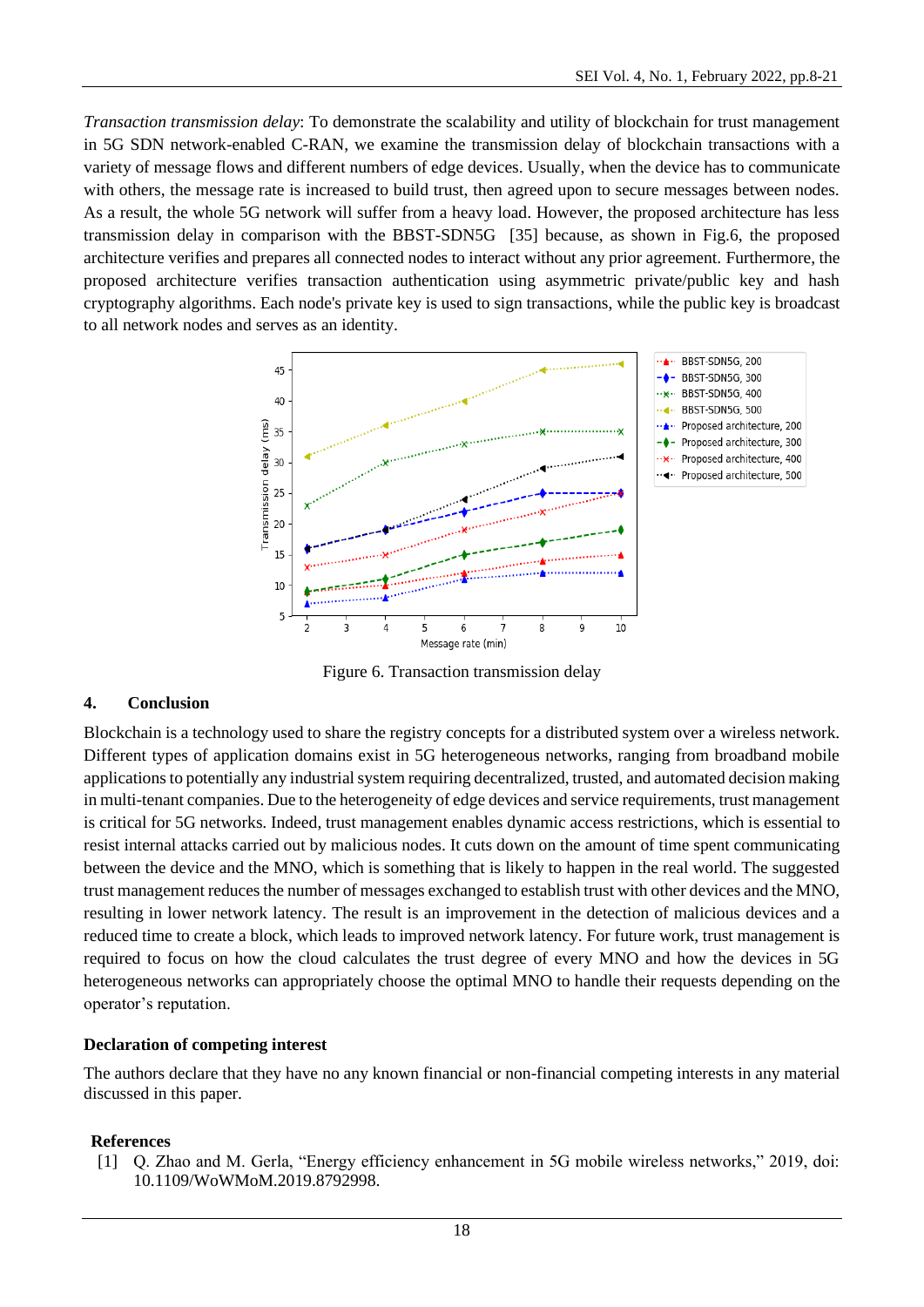- [2] H. El-sayed and M. Chaqfeh, "Exploiting mobile edge computing for enhancing vehicular applications in smart cities," *Sensors (Switzerland)*, 2019, doi: 10.3390/s19051073.
- [3] G. Mesbahi and A. Ghaffarpour Rahbar, "Cluster-Based Architecture Capable for Device-to-Device Millimeter-Wave Communications in 5G Cellular Networks," *Arab. J. Sci. Eng.*, 2019, doi: 10.1007/s13369-019-03830-w.
- [4] H. Zhang, L. Zhu, K. Long, and X. Li, "Energy Efficient Resource Allocation in Millimeter-Wave-Based Fog Radio Access Networks," Sep. 2018, doi: 10.23919/URSI-AT-RASC.2018.8471411.
- [5] P. Shantharama, A. S. Thyagaturu, N. Karakoc, L. Ferrari, M. Reisslein, and A. Scaglione, "LayBack: SDN management of multi-access edge computing (MEC) for network access services and radio resource sharing," *IEEE Access*, 2018, doi: 10.1109/ACCESS.2018.2873984.
- [6] A. A. A. Ari, A. Gueroui, C. Titouna, O. Thiare, and Z. Aliouat, "Resource allocation scheme for 5G C-RAN: a Swarm Intelligence based approach," *Comput. Networks*, 2019, doi: 10.1016/j.comnet.2019.106957.
- [7] E. J. Kitindi, S. Fu, Y. Jia, A. Kabir, and Y. Wang, "Wireless Network Virtualization with SDN and C-RAN for 5G Networks: Requirements, Opportunities, and Challenges," *IEEE Access*, 2017, doi: 10.1109/ACCESS.2017.2744672.
- [8] W. He, J. Gong, X. Su, J. Zeng, X. Xu, and L. Xiao, "SDN-enabled C-RAN: An intelligent radio access network architecture," 2016, doi: 10.1007/978-3-319-31307-8\_32.
- [9] G. Kollias, F. Adelantado, C. Verikoukis, and N. I. Jun, "Spectral Efficient and Energy Aware Clustering in Cellular Networks," pp. 1–13.
- [10] A. Yazdinejad, G. Srivastava, R. M. Parizi, A. Dehghantanha, K.-K. R. Choo, and M. Aledhari, "Decentralized Authentication of Distributed Patients in Hospital Networks using Blockchain," *IEEE J. Biomed. Heal. Informatics*, 2020, doi: 10.1109/jbhi.2020.2969648.
- [11] A. Lei, H. Cruickshank, Y. Cao, P. Asuquo, C. P. A. Ogah, and Z. Sun, "Blockchain-Based Dynamic Key Management for Heterogeneous Intelligent Transportation Systems," *IEEE Internet Things J.*, 2017, doi: 10.1109/JIOT.2017.2740569.
- [12] A. Yazdinejad, R. M. Parizi, A. Dehghantanha, Q. Zhang, and K.-K. R. Choo, "An Energy-efficient SDN Controller Architecture for IoT Networks with Blockchain-based Security," *IEEE Trans. Serv. Comput.*, pp. 1–1, Jan. 2020, doi: 10.1109/tsc.2020.2966970.
- [13] S. Kim, "Blockchain for a Trust Network Among Intelligent Vehicles," *Advances in Computers*, vol. 111. Academic Press Inc., pp. 43–68, 2018, doi: 10.1016/bs.adcom.2018.03.010.
- [14] H. Zhang, Y. Qiu, X. Chu, K. Long, and V. C. M. Leung, "Fog radio access networks: Mobility management, interference mitigation, and resource optimization," *IEEE Wirel. Commun.*, vol. 24, no. 6, pp. 120–127, Dec. 2017, doi: 10.1109/MWC.2017.1700007.
- [15] G. Wang, Z. J. Shi, M. Nixon, and S. Han, "ChainSplitter: Towards Blockchain-based Industrial IoT Architecture for Supporting Hierarchical Storage," 2019, doi: 10.1109/Blockchain.2019.00030.
- [16] B. Tang, H. Kang, J. Fan, Q. Li, and R. Sandhu, "IoT passport: A blockchain-based trust framework for collaborative internet-of-things," 2019, doi: 10.1145/3322431.3326327.
- [17] S. K. Dwivedi, P. Roy, C. Karda, S. Agrawal, and R. Amin, "Blockchain-Based Internet of Things and Industrial IoT: A Comprehensive Survey," *Secur. Commun. Networks*, vol. 2021, 2021, doi: 10.1155/2021/7142048.
- [18] D. Liu, A. Alahmadi, J. Ni, X. Lin, and X. Shen, "Anonymous reputation system for IIoT-enabled retail marketing atop PoS blockchain," *IEEE Trans. Ind. Informatics*, 2019, doi: 10.1109/TII.2019.2898900.
- [19] Y. Dai, X. Wang, P. Zhang, and W. Zhang, "Wearable biosensor network enabled multimodal daily-life emotion recognition employing reputation-driven imbalanced fuzzy classification," *Meas. J. Int. Meas. Confed.*, 2017, doi: 10.1016/j.measurement.2017.06.006.
- [20] A. Yazdinejad, R. M. Parizi, A. Dehghantanha, and K.-K. R. Choo, "Blockchain-enabled Authentication Handover with Efficient Privacy Protection in SDN-based 5G Networks," *IEEE Trans. Netw. Sci. Eng.*, 2019, doi: 10.1109/tnse.2019.2937481.
- [21] M. R. Camana, C. E. Garcia, and I. Koo, "Cluster-Head Selection for Energy-Harvesting IoT Devices in Multi-tier 5G Cellular Networks," 2019, doi: 10.1007/978-3-030-26763-6\_61.
- [22] A. A. Barakabitze, A. Ahmad, A. Hines, and R. Mijumbi, "5G Network Slicing using SDN and NFV: A Survey of Taxonomy, Architectures and Future Challenges," *Comput. Networks*, 2019, doi: https://doi.org/10.1016/j.comnet.2019.106984.
- [23] M. F. Hossain, A. U. Mahin, T. Debnath, F. B. Mosharrof, and K. Z. Islam, "Recent research in cloud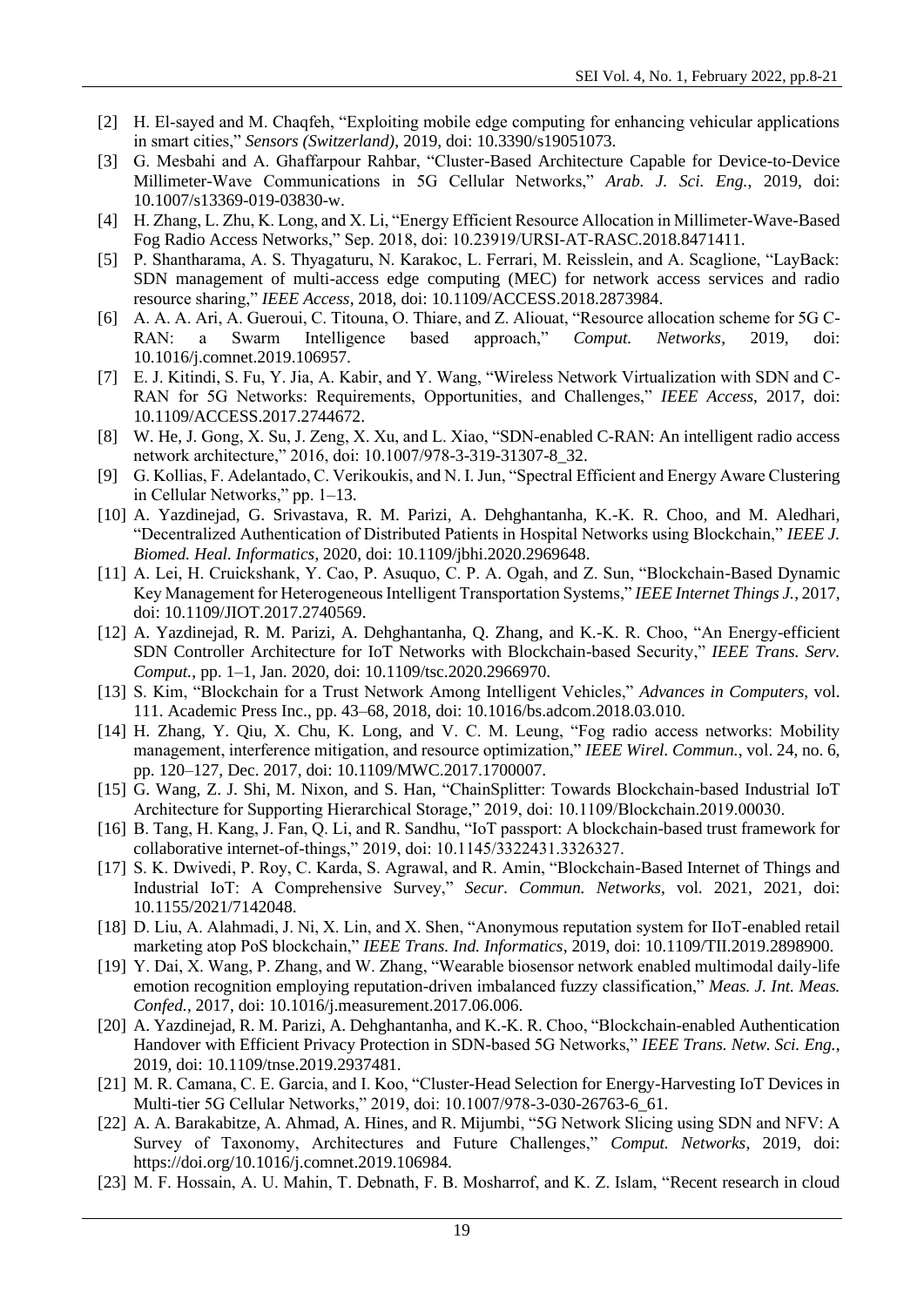radio access network (C-RAN) for 5G cellular systems - A survey," *Journal of Network and Computer Applications*. 2019, doi: 10.1016/j.jnca.2019.04.019.

- [24] T. Alharbi, "Deployment of blockchain technology in software defined networks: A survey," *IEEE Access*, vol. 8. Institute of Electrical and Electronics Engineers Inc., pp. 9146–9156, 2020, doi: 10.1109/ACCESS.2020.2964751.
- [25] X. Duan, X. Wang, Y. Liu, and K. Zheng, "SDN enabled dual cluster head selection and adaptive clustering in 5G-VANET," 2016, doi: 10.1109/VTCFall.2016.7881214.
- [26] Y. Jung, M. Peradilla, and R. Agulto, "Packet key-based end-to-end security management on a blockchain control plane," *Sensors (Switzerland)*, 2019, doi: 10.3390/s19102310.
- [27] M. A. Marotta, M. Kist, J. A. Wickboldt, L. Z. Granville, J. Rochol, and C. B. Both, "Design considerations for software-defined wireless networking in heterogeneous cloud radio access networks," *J. Internet Serv. Appl.*, 2017, doi: 10.1186/s13174-017-0068-x.
- [28] S. Basloom, N. Akkari, and G. Aldabbagh, "Reducing Handoff Delay in SDN-based 5G Networks Using AP Clustering," *Procedia Comput. Sci.*, 2019, doi: 10.1016/j.procs.2019.12.101.
- [29] G. C. Valastro, D. Panno, and S. Riolo, "A SDN/NFV based C-RAN architecture for 5G mobile networks," Aug. 2018, doi: 10.1109/MoWNet.2018.8428882.
- [30] P. K. Sharma, S. Singh, Y. Jeong, and J. H. Park, "DistBlockNet: A Distributed Blockchains-Based Secure SDN Architecture for IoT Networks," no. September, pp. 78–85, 2017.
- [31] A. Muthanna *et al.*, "Secure and reliable IoT networks using fog computing with software-defined networking and blockchain," *J. Sens. Actuator Networks*, vol. 8, no. 1, pp. 1–20, 2019, doi: 10.3390/jsan8010015.
- [32] H. Yang, Y. Liang, J. Yuan, Q. Yao, A. Yu, and J. Zhang, "Distributed Blockchain-based Trusted Multidomain Collaboration for Mobile Edge Computing in 5G and beyond," *IEEE Trans. Ind. Informatics*, 2020, doi: 10.1109/tii.2020.2964563.
- [33] S. Abbas, N. Javaid, A. Almogren, S. M. Gulfam, A. Ahmed, and A. Radwan, "Securing Genetic Algorithm enabled SDN Routing for Blockchain based Internet of Things," *IEEE Access*, no. October, pp. 1–1, 2021, doi: 10.1109/access.2021.3118948.
- [34] M. S. Al-Rakhami and M. Al-Mashari, "A blockchain-based trust model for the internet of things supply chain management," *Sensors*, vol. 21, no. 5, pp. 1–15, 2021, doi: 10.3390/s21051759.
- [35] L. Xie, Y. Ding, H. Yang, and X. Wang, "Blockchain-based secure and trustworthy internet of things in SDN-enabled 5G-VANETs," *IEEE Access*, vol. 7, pp. 56656–56666, 2019, doi: 10.1109/ACCESS.2019.2913682.
- [36] Z. Xiong, Y. Zhang, D. Niyato, P. Wang, and Z. Han, "When mobile blockchain meets edge computing," *IEEE Commun. Mag.*, vol. 56, no. 8, pp. 33–39, 2018, doi: 10.1109/MCOM.2018.1701095.
- [37] N. Elisa, L. Yang, F. Chao, and Y. Cao, "A framework of blockchain-based secure and privacypreserving E-government system," *Wirel. Networks*, 2018, doi: 10.1007/s11276-018-1883-0.
- [38] M. Fan and X. Zhang, "Consortium Blockchain Based Data Aggregation and Regulation Mechanism for Smart Grid," *IEEE Access*, 2019, doi: 10.1109/ACCESS.2019.2905298.
- [39] J. Yang, S. He, Y. Xu, L. Chen, and J. Ren, "A trusted routing scheme using blockchain and reinforcement learning for wireless sensor networks," *Sensors (Switzerland)*, 2019, doi: 10.3390/s19040970.
- [40] A. Yazdinejad, R. M. Parizi, A. Bohlooli, A. Dehghantanha, and K. K. R. Choo, "A high-performance framework for a network programmable packet processor using P4 and FPGA," *J. Netw. Comput. Appl.*, 2020, doi: 10.1016/j.jnca.2020.102564.
- [41] T. Wang *et al.*, "Data collection from WSNs to the cloud based on mobile Fog elements," *Future Generation Computer Systems*. 2017, doi: 10.1016/j.future.2017.07.031.
- [42] A. Yazdinejad, R. M. Parizi, A. Dehghantanha, and K. K. R. Choo, "P4-to-blockchain: A secure blockchain-enabled packet parser for software defined networking," *Comput. Secur.*, 2020, doi: 10.1016/j.cose.2019.101629.
- [43] R. Iqbal, T. A. Butt, M. Afzaal, and K. Salah, "Trust management in social Internet of vehicles : Factors , challenges , blockchain , and fog solutions," vol. 15, no. 1, 2019, doi: 10.1177/1550147719825820.
- [44] L. Hang and D. H. Kim, "Design and implementation of an integrated iot blockchain platform for sensing data integrity," *Sensors (Switzerland)*, 2019, doi: 10.3390/s19102228.
- [45] Z. Yang, K. Yang, L. Lei, K. Zheng, and V. C. M. Leung, "Blockchain-based decentralized trust management in vehicular networks," *IEEE Internet Things J.*, vol. 6, no. 2, pp. 1495–1505, Apr. 2019,